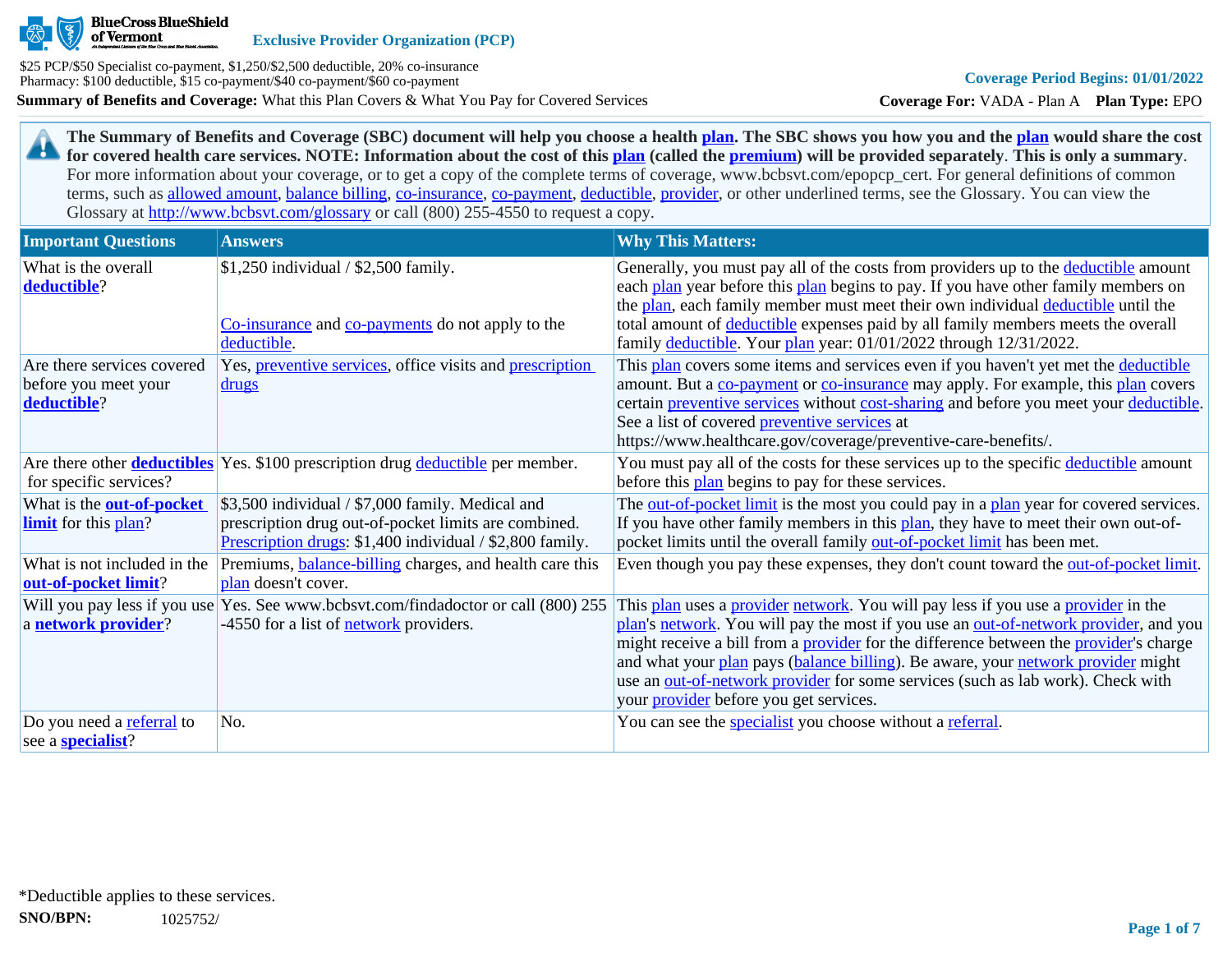

**Coverage For:** VADA - Plan A **Plan Type:** EPO

All [co-payment](https://www.healthcare.gov/sbc-glossary/#copayment) and [co-insurance](https://www.healthcare.gov/sbc-glossary/#coinsurance) costs shown in this chart are after your [deductible](https://www.healthcare.gov/sbc-glossary/#deductible) has been met, if a [deductible](https://www.healthcare.gov/sbc-glossary/#deductible) applies. 44

|                                                           |                                                     | <b>What You Will Pay</b>                                                                                                                                                           |                                                           |                                                                                                                                                                                                                                                                                                                     |
|-----------------------------------------------------------|-----------------------------------------------------|------------------------------------------------------------------------------------------------------------------------------------------------------------------------------------|-----------------------------------------------------------|---------------------------------------------------------------------------------------------------------------------------------------------------------------------------------------------------------------------------------------------------------------------------------------------------------------------|
| <b>Common</b><br><b>Medical Event</b>                     | <b>Services You May Need</b>                        | <b>Network Provider</b><br>(You will pay the least)                                                                                                                                | <b>Out-of-Network Provider</b><br>(You will pay the most) | <b>Limitations, Exceptions &amp; Other</b><br><b>Important Information</b>                                                                                                                                                                                                                                          |
|                                                           | Primary care visit to treat an<br>injury or illness | \$25 co-payment per visit for<br>primary care physician and<br>mental health / substance<br>abuse                                                                                  | Not covered                                               | Some services require <i>prior approval</i> . For<br>clarification on mental health services visit<br>www.bcbsvt.com/mental-health-primary-care.                                                                                                                                                                    |
|                                                           | <b>Specialist</b> visit                             | \$50 co-payment per visit                                                                                                                                                          | Not covered                                               | Some services require <i>prior approval</i> .                                                                                                                                                                                                                                                                       |
| If you visit a health care<br>provider's office or clinic | Other practitioner office visit                     | \$50 co-payment per visit for<br>chiropractic care and<br>nutritional counseling; 20%<br>co-insurance <sup>*</sup> for outpatient<br>physical, speech, and<br>occupational therapy | Not covered                                               | Some services require prior approval.<br>Outpatient physical, speech and occupational<br>therapy benefits are covered up to 30 visits<br>combined. Nutritional counseling benefits are<br>covered up to 3 visits. There is no limit on the<br>number of nutritional counseling visits for<br>treatment of diabetes. |
|                                                           | Preventive care/Screening/<br>Immunization          | No charge                                                                                                                                                                          | Not covered                                               | You may have to pay for services that aren't<br>preventive. Ask your <b>provider</b> if the services<br>needed are preventive. Then check what your<br>plan will pay for. For clarification on<br>preventive services visit<br>www.bcbsvt.com/preventive.                                                           |
|                                                           | Diagnostic test (x-ray, blood<br>work)              | 20% co-insurance <sup>*</sup> for office-Not covered<br>based and outpatient hospital                                                                                              |                                                           | Some services require <i>prior approval</i> .                                                                                                                                                                                                                                                                       |
| If you have a test                                        | Imaging (CT/PET scans, MRIs)                        | $20\%$ co-insurance <sup>*</sup>                                                                                                                                                   | Not covered                                               | Most services require <i>prior approval</i> .                                                                                                                                                                                                                                                                       |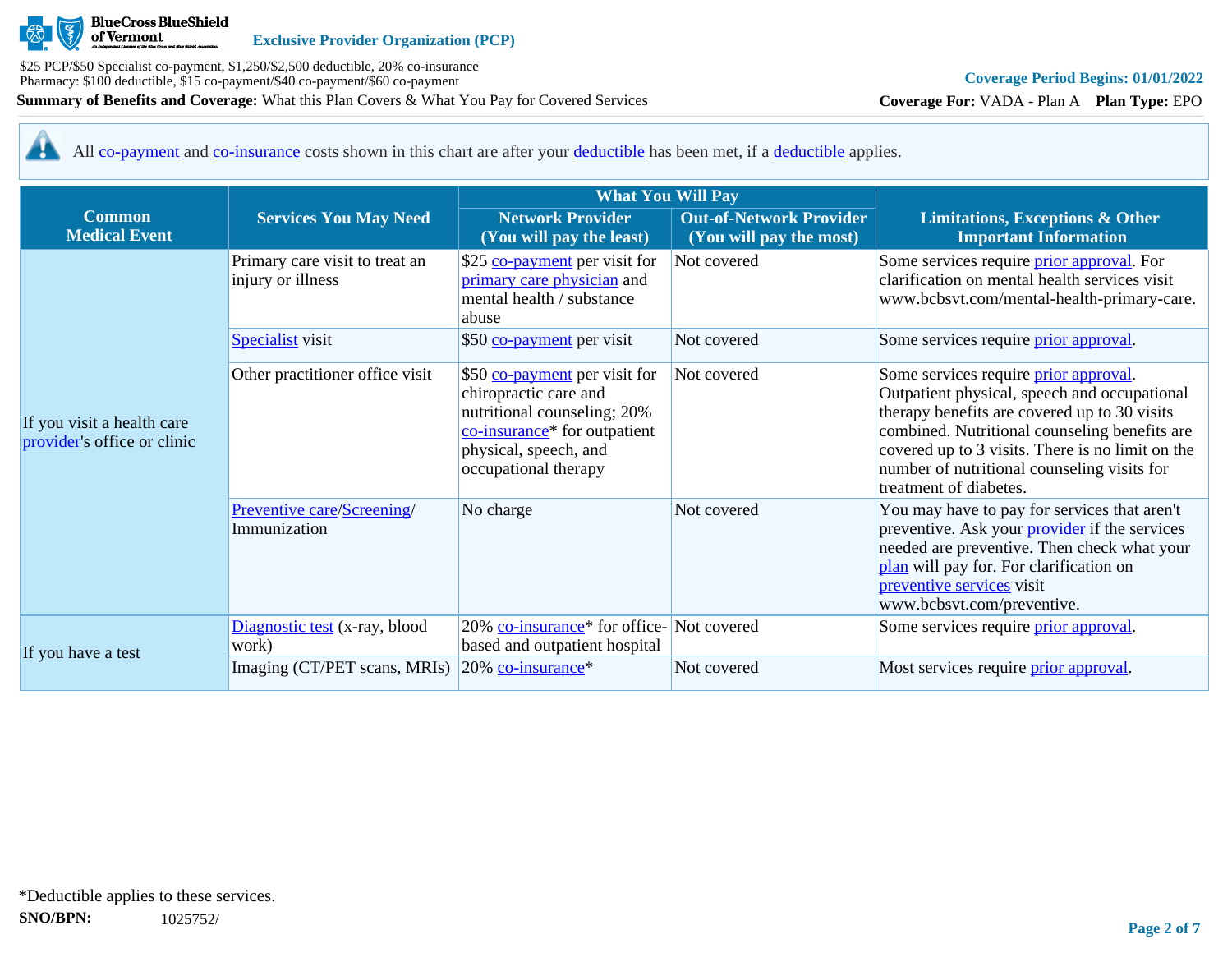

# **Coverage Period Begins: 01/01/2022**

**Coverage For:** VADA - Plan A **Plan Type:** EPO

|                                                                                                               |                                                                     | <b>What You Will Pay</b>                                                      |                                                                    |                                                                                                            |
|---------------------------------------------------------------------------------------------------------------|---------------------------------------------------------------------|-------------------------------------------------------------------------------|--------------------------------------------------------------------|------------------------------------------------------------------------------------------------------------|
| <b>Common</b><br><b>Medical Event</b>                                                                         | <b>Services You May Need</b>                                        | <b>Network Provider</b><br>(You will pay the least)                           | <b>Out-of-Network Provider</b><br>(You will pay the most)          | <b>Limitations, Exceptions &amp; Other</b><br><b>Important Information</b>                                 |
| If you need drugs to treat                                                                                    | Generic drugs                                                       | \$100 deductible, then \$15 co- Not covered<br>payment                        |                                                                    | Covers up to a 30-day supply for most<br>prescription drugs. Some prescriptions require<br>prior approval. |
| your illness or condition.<br>More information about<br>prescription drug coverage is                         | Preferred brand drugs                                               | \$100 <u>deductible</u> , then \$40 co- Not covered<br>payment                |                                                                    | Covers up to a 30-day supply for most<br>prescription drugs. Some prescriptions require<br>prior approval. |
| at www.bcbsvt.com/rxcenter. Non-preferred brand drugs<br>This plan follows the<br><b>National Performance</b> |                                                                     | \$100 <u>deductible</u> , then \$60 co- Not covered<br>payment                |                                                                    | Covers up to a 30-day supply for most<br>prescription drugs. Some prescriptions require<br>prior approval. |
| Formulary (NPF).                                                                                              | Wellness drugs                                                      | Wellness prescription drugs<br>process the same as any other<br>prescription. | Not covered                                                        | Covers up to a 30-day supply for most<br>prescription drugs. Some prescriptions require<br>prior approval. |
| If you have outpatient                                                                                        | Facility fee (e.g., ambulatory<br>surgery center)                   | 20% co-insurance*                                                             | Not covered                                                        | Some services require <i>prior</i> approval.                                                               |
| surgery                                                                                                       | Physician/surgeon fees                                              | 20% co-insurance*                                                             | Not covered                                                        | Some services require prior approval.                                                                      |
| If you need immediate                                                                                         | <b>Emergency room care</b>                                          | 20% co-insurance <sup>*</sup> for<br>facility and <i>physician services</i>   | 20% co-insurance* for<br>facility and <i>physician</i><br>services | Must meet emergency criteria.                                                                              |
| medical attention                                                                                             | <b>Emergency medical</b><br>transportation                          | 20% co-insurance*                                                             | 20% co-insurance*                                                  | Must meet emergency criteria.                                                                              |
|                                                                                                               | <b>Urgent care</b>                                                  | \$50 co-payment per visit                                                     | \$50 co-payment per visit                                          | Applies to <b>urgent care</b> facilities.                                                                  |
| If you have a hospital stay                                                                                   | Facility fee (e.g., hospital room) $20\%$ co-insurance <sup>*</sup> |                                                                               | Not covered                                                        | Out-of-state inpatient care requires prior<br>approval.                                                    |
|                                                                                                               | Physician/surgeon fees                                              | 20% co-insurance*                                                             | Not covered                                                        | Some services require <i>prior approval</i> .                                                              |
| If you need mental health,                                                                                    | <b>Outpatient services</b>                                          | 20% co-insurance*                                                             | Not covered                                                        | Some services require <i>prior approval</i> .                                                              |
| behavioral health, or<br>substance abuse services                                                             | Inpatient services                                                  | 20% co-insurance*                                                             | Not covered                                                        | Includes facility and physician fees. Requires<br>prior approval.                                          |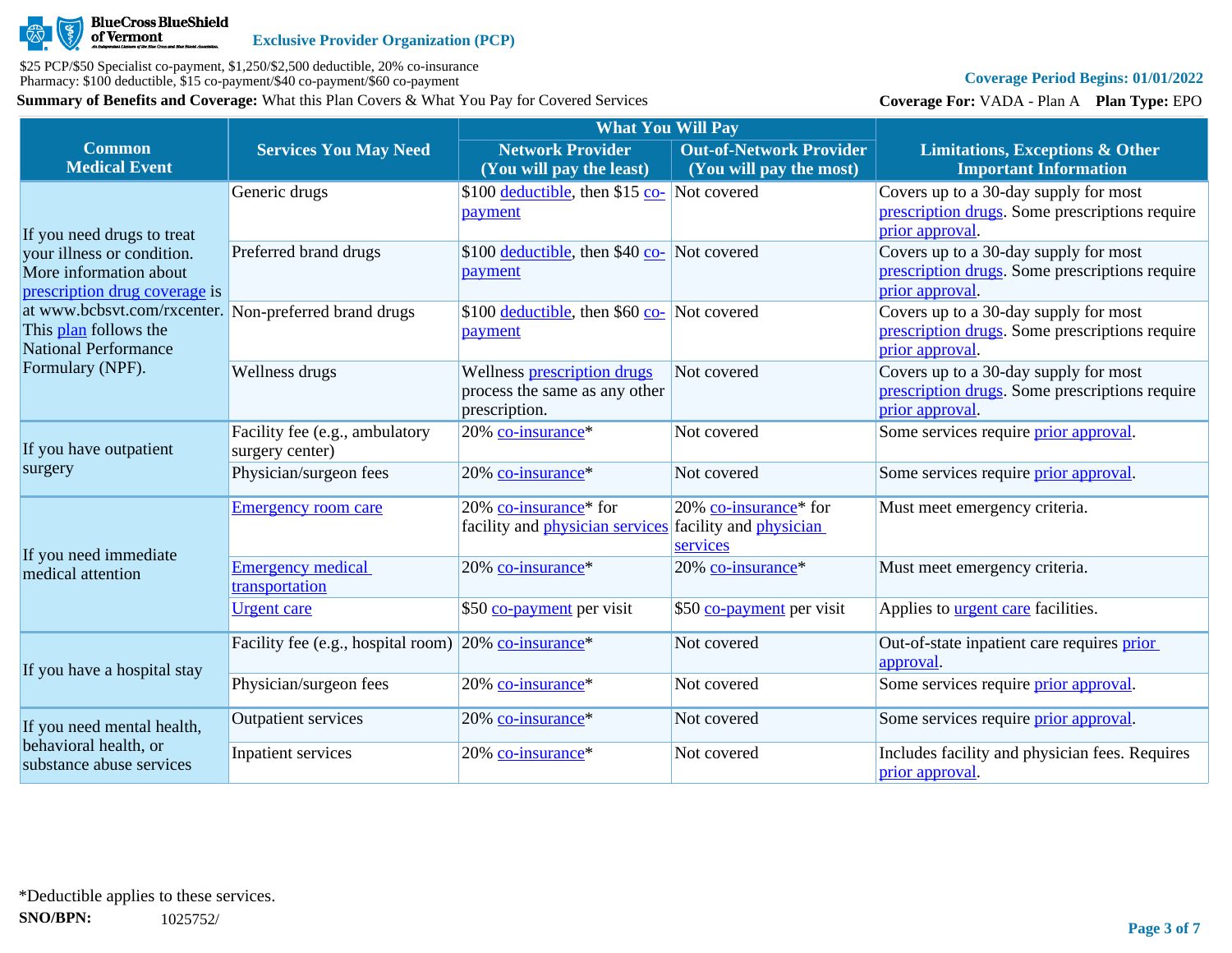

# **Coverage Period Begins: 01/01/2022**

**Coverage For:** VADA - Plan A **Plan Type:** EPO

|                                       |                                                                            | <b>What You Will Pay</b>                                                                      |                                                           |                                                                                                                                                                                                                                                                                                                         |
|---------------------------------------|----------------------------------------------------------------------------|-----------------------------------------------------------------------------------------------|-----------------------------------------------------------|-------------------------------------------------------------------------------------------------------------------------------------------------------------------------------------------------------------------------------------------------------------------------------------------------------------------------|
| <b>Common</b><br><b>Medical Event</b> | <b>Services You May Need</b>                                               | <b>Network Provider</b><br>(You will pay the least)                                           | <b>Out-of-Network Provider</b><br>(You will pay the most) | <b>Limitations, Exceptions &amp; Other</b><br><b>Important Information</b>                                                                                                                                                                                                                                              |
| If you are pregnant                   | <b>Office Visits</b>                                                       | 20% co-insurance*                                                                             | Not covered                                               | Cost sharing does not apply for preventive<br>services. Depending on the type of services, a<br>co-payment, co-insurance, or deductible may<br>apply. Maternity care may include tests and<br>services described elsewhere in the SBC (i.e.<br>ultrasound.). For a list of services visit<br>www.bcbsvt.com/preventive. |
|                                       | Childbirth/delivery professional 20% co-insurance <sup>*</sup><br>services |                                                                                               | Not covered                                               | Out-of-state inpatient care requires prior<br>approval.                                                                                                                                                                                                                                                                 |
|                                       | Childbirth/delivery facility<br>services                                   | 20% co-insurance*                                                                             | Not covered                                               | Out-of-state inpatient care requires prior<br>approval                                                                                                                                                                                                                                                                  |
|                                       | Home health care                                                           | 20% co-insurance*                                                                             | Not covered                                               | Home infusion therapy requires <b>prior approval</b> .<br>Outpatient physical, speech and occupational<br>therapy benefits are covered up to 30 visits<br>combined.                                                                                                                                                     |
| If you need help recovering           | <b>Rehabilitation services</b>                                             | 20% co-insurance <sup>*</sup> inpatient;<br>cardiac / pulmonary services<br>20% co-insurance* | Not covered                                               | Inpatient rehabilitation services require prior<br>approval.                                                                                                                                                                                                                                                            |
| or have other special health<br>needs | <b>Habilitation services</b>                                               | 20% co-insurance <sup>*</sup> for<br>inpatient services                                       | Not covered                                               | Requires <i>prior approval</i> . Outpatient physical,<br>speech and occupational therapy benefits are<br>covered up to 30 visits combined.                                                                                                                                                                              |
|                                       | <b>Skilled nursing care (facility)</b>                                     | 20% co-insurance*                                                                             | Not covered                                               | Requires prior approval.                                                                                                                                                                                                                                                                                                |
|                                       | Durable medical equipment<br>(including supplies)                          | 20% co-insurance*                                                                             | Not covered                                               | May require <i>prior approval</i> .                                                                                                                                                                                                                                                                                     |
|                                       | Hospice                                                                    | 20% co-insurance*                                                                             | Not covered                                               | None                                                                                                                                                                                                                                                                                                                    |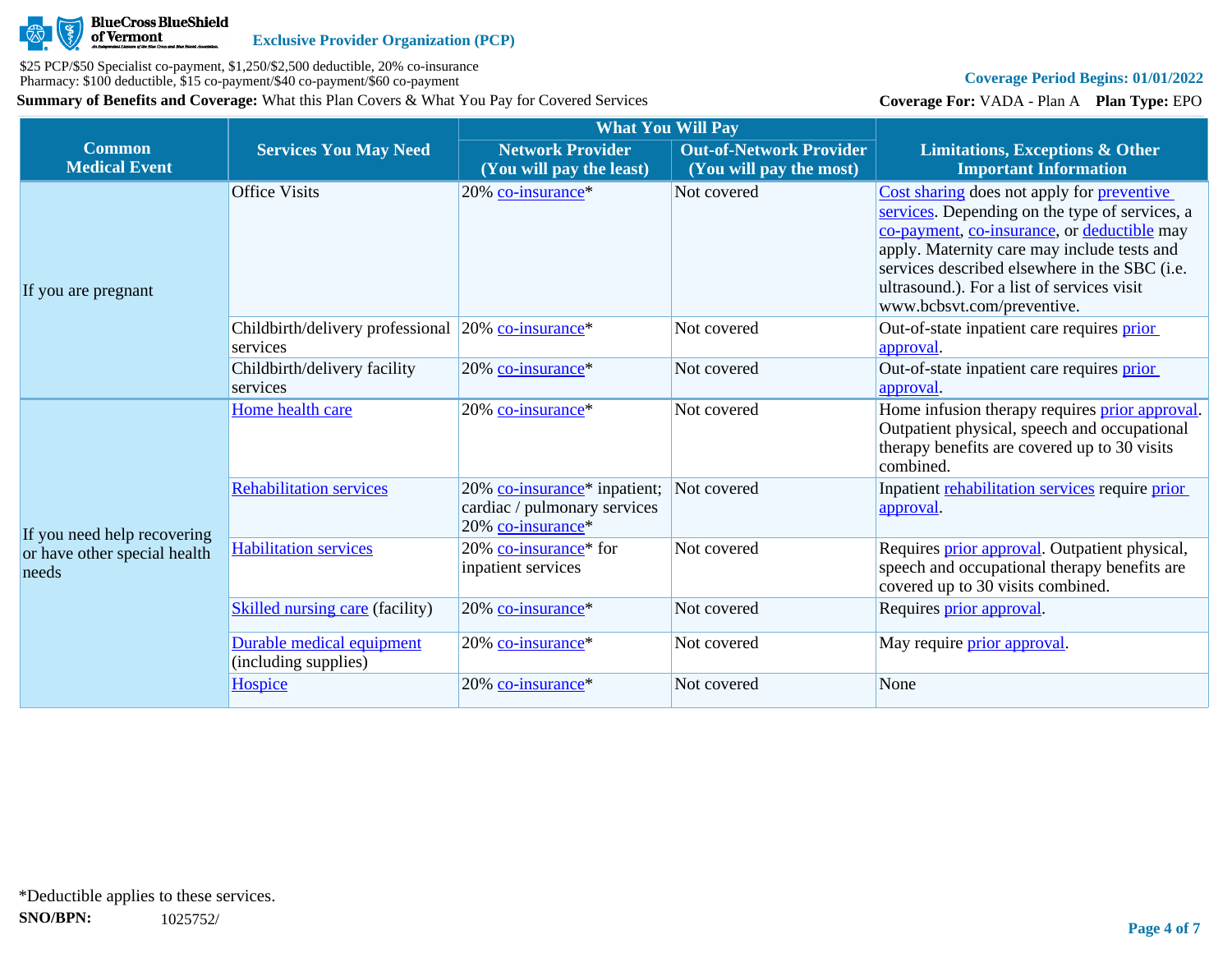

# **Coverage Period Begins: 01/01/2022**

**Coverage For:** VADA - Plan A **Plan Type:** EPO

|                                           |                              | <b>What You Will Pay</b>                                                                                                          |                                                           |                                                                                                                                                                |
|-------------------------------------------|------------------------------|-----------------------------------------------------------------------------------------------------------------------------------|-----------------------------------------------------------|----------------------------------------------------------------------------------------------------------------------------------------------------------------|
| <b>Common</b><br><b>Medical Event</b>     | <b>Services You May Need</b> | <b>Network Provider</b><br>(You will pay the least)                                                                               | <b>Out-of-Network Provider</b><br>(You will pay the most) | <b>Limitations, Exceptions &amp; Other</b><br><b>Important Information</b>                                                                                     |
|                                           | Eye exam                     | \$50 co-payment per child<br>exam; \$20 co-payment per<br>adult exam                                                              | Not covered                                               | One routine exam per calendar year.                                                                                                                            |
| If your child needs dental or<br>eye care | <b>Glasses</b>               | \$50 co-payment for child<br>glasses; 100% of charges for<br>adult glasses                                                        | Not covered                                               | One pair of exchange-level frames and lenses<br>for prescription glasses or one pair of<br>equivalent contact lenses per calendar year.                        |
|                                           | Dental check-up              | Child: Class I: No charge,<br>Class II: 30% co-insurance <sup>*</sup> ,<br>Class III: 50% co-insurance*<br>Adult: 100% of charges | Not covered                                               | Some services require prior approval.<br>Deductible does not apply to Preventive<br>fluoride supplements for children with non-<br>fluoridated drinking water. |

# **Excluded Services & Other Covered Services:**

| Services Your <b>Plan</b> Generally Does NOT Cover (Check your policy or plan document for more information and a list of any other excluded services.) |                                                                                                                   |                                                                |
|---------------------------------------------------------------------------------------------------------------------------------------------------------|-------------------------------------------------------------------------------------------------------------------|----------------------------------------------------------------|
| • Acupuncture                                                                                                                                           | Cosmetic Surgery (except with prior approval for • Dental care (age 21 and older)<br>$\bullet$<br>reconstruction) |                                                                |
| Hearing aids                                                                                                                                            | <b>Infertility Medications</b>                                                                                    | Long-term care                                                 |
| Routine foot care (except for treatment of<br>diabetes)                                                                                                 | Weight loss programs                                                                                              |                                                                |
| Other Covered Services (Limitations may apply to these services. This isn't a complete list. Please see your plan document.)                            |                                                                                                                   |                                                                |
| • Abortion                                                                                                                                              |                                                                                                                   |                                                                |
|                                                                                                                                                         | Bariatric surgery                                                                                                 | Chiropractic Care (requires prior approval after 12<br>visits) |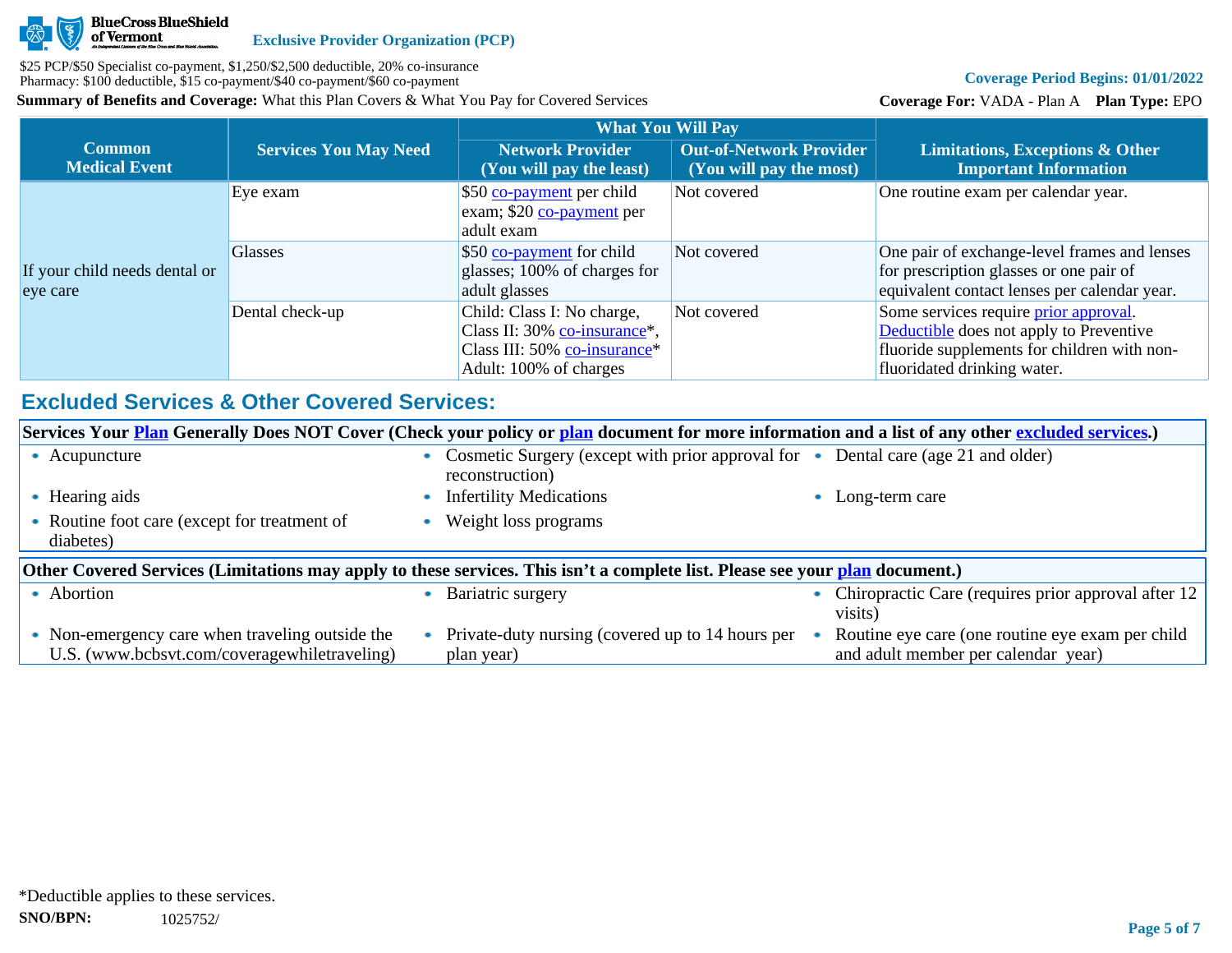

#### **Your Rights to Continue Coverage:**

There are agencies that can help if you want to continue your coverage after it ends. The contact information for those agencies is: Department of Labor's Employee Benefits Security Administration at (866) 444-EBSA (3272) or [www.dol.gov/ebsa/healthreform](http://www.dol.gov/ebsa/healthreform), or the Department of Health and Human Services at (877) 267-2323 x61565 or [www.cciio.cms.gov](http://www.cciio.cms.gov/). You may also contact the [plan](https://www.healthcare.gov/sbc-glossary/#plan) at (800) 247-2583. Other coverage options may be available to you, too, including buying individual insurance coverage through the [Health Insurance](https://www.healthcare.gov/sbc-glossary/#health-insurance) [Marketplace.](https://www.healthcare.gov/sbc-glossary/#marketplace) For more information about the [Marketplace,](https://www.healthcare.gov/sbc-glossary/#marketplace) visit [www.HealthCare.gov](http://www.healthcare.gov/) or call (800) 318-2596.

# **Your Grievance and Appeals Rights:**

There are agencies that can help if you have a complaint against your [plan](https://www.healthcare.gov/sbc-glossary/#plan) for a denial of a [claim.](https://www.healthcare.gov/sbc-glossary/#claim) This complaint is called a [grievance](https://www.healthcare.gov/sbc-glossary/#grievance) or [appeal](https://www.healthcare.gov/sbc-glossary/#appeal). For more information about your rights, look at the explanation of benefits you will receive for that medical [claim](https://www.healthcare.gov/sbc-glossary/#claim). Your [plan](https://www.healthcare.gov/sbc-glossary/#plan) documents also provide complete information on how to submit a [claim](https://www.healthcare.gov/sbc-glossary/#claim), [appeal](https://www.healthcare.gov/sbc-glossary/#appeal), or a [grievance](https://www.healthcare.gov/sbc-glossary/#grievance) for any reason to your [plan.](https://www.healthcare.gov/sbc-glossary/#plan) For more information about your rights, this notice, or assistance, contact: (800) 255-4550.

### **Does this plan provide Minimum Essential Coverage? Yes.**

[Minimum Essential Coverage](https://www.healthcare.gov/sbc-glossary/#minimum-essential-coverage) generally includes plans, [health insurance](https://www.healthcare.gov/sbc-glossary/#health-insurance) available through the [Marketplace](https://www.healthcare.gov/sbc-glossary/#marketplace) or other individual market policies, Medicare, Medicaid, CHIP, TRICARE, and certain other coverage. If you are eligible for certain types of [Minimum Essential Coverage](https://www.healthcare.gov/sbc-glossary/#minimum-essential-coverage), you may not be eligible for the [premium](https://www.healthcare.gov/sbc-glossary/#premium) tax credit.

### **Does this plan meet the Minimum Value Standards? Yes.**

If your [plan](https://www.healthcare.gov/sbc-glossary/#plan) doesn't meet the [Minimum Value Standards](https://www.healthcare.gov/sbc-glossary/#minimum-value-standard), you may be eligible for a [premium](https://www.healthcare.gov/sbc-glossary/#premium) tax credit to help you pay for a [plan](https://www.healthcare.gov/sbc-glossary/#plan) through the [Marketplace](https://www.healthcare.gov/sbc-glossary/#marketplace).

*––––––––––––––To see examples of how this plan might cover costs for a sample medical situation, see the next page.–––––––––––*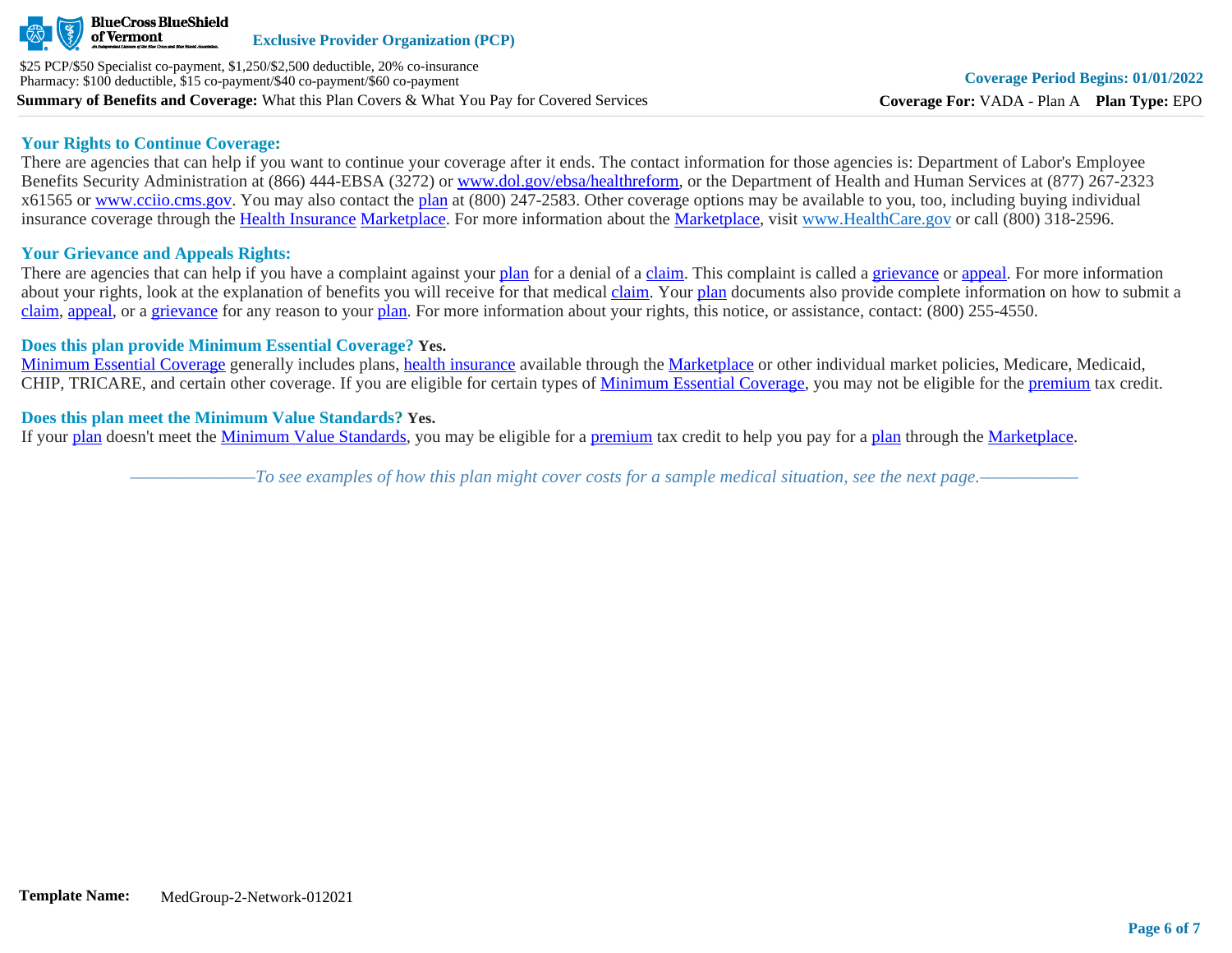

\$25 PCP/\$50 Specialist co-payment, \$1,250/\$2,500 deductible, 20% co-insurance Pharmacy: \$100 deductible, \$15 co-payment/\$40 co-payment/\$60 co-payment

#### **Coverage Examples**

45

**Coverage For:** VADA - Plan A **Plan Type:** EPO

Co-payments \$350 Co-insurance \$140 What isn't covered Limits or exclusions  $\sim$  \$0 The total Mia would pay is **\$1,750** 

About these Coverage Examples:

This is not a cost estimator. Treatments shown are just examples of how this [plan](https://www.healthcare.gov/sbc-glossary/#plan) might cover medical care. Your actual costs will be different depending on the actual care you receive, the prices your [providers](https://www.healthcare.gov/sbc-glossary/#provider) charge, and many other factors. Focus on the [cost sharing](https://www.healthcare.gov/sbc-glossary/#cost-sharing) amounts ([deductibles,](https://www.healthcare.gov/sbc-glossary/#deductible) [co-payments](https://www.healthcare.gov/sbc-glossary/#co-payment) and [co-insurance\)](https://www.healthcare.gov/sbc-glossary/#co-insurance) and [excluded services](https://www.healthcare.gov/sbc-glossary/#excluded-services) under the [plan](https://www.healthcare.gov/sbc-glossary/#plan). Use this information to compare the portion of costs you might pay under different health [plans.](https://www.healthcare.gov/sbc-glossary/#plan) Please note these coverage examples are based on self-only coverage.

| Peg is Having a Baby<br>(9 months of in-network pre-natal care and a<br>hospital delivery)                                                                                                                                                                                                                                                                                                       |                               | <b>Managing Joe's type 2 Diabetes</b><br>(a year of routine in-network care of a well-<br>controlled condition)                                                                                                                                                                                                                             |                               | <b>Mia's Simple Fracture</b><br>(in-network emergency room visit and follow up<br>care)                                                                                                                                                                                                                                                       |                               |
|--------------------------------------------------------------------------------------------------------------------------------------------------------------------------------------------------------------------------------------------------------------------------------------------------------------------------------------------------------------------------------------------------|-------------------------------|---------------------------------------------------------------------------------------------------------------------------------------------------------------------------------------------------------------------------------------------------------------------------------------------------------------------------------------------|-------------------------------|-----------------------------------------------------------------------------------------------------------------------------------------------------------------------------------------------------------------------------------------------------------------------------------------------------------------------------------------------|-------------------------------|
| The plan's overall deductible<br>Specialist co-payment<br>Hospital (facility) co-insurance<br>Other co-insurance<br>This EXAMPLE event includes services like:<br>Specialist office visits (prenatal care)<br><b>Childbirth/Delivery Professional Services</b><br><b>Childbirth/Delivery Facility Services</b><br>Diagnostic tests (ultrasounds and blood work)<br>Specialist visit (anesthesia) | \$1.250<br>\$50<br>20%<br>20% | The plan's overall deductible<br>Specialist co-payment<br>Hospital (facility) co-insurance<br>Other co-insurance<br>This EXAMPLE event includes services like:<br>Primary care physician office visits (including disease<br>education)<br>Diagnostic tests (blood work)<br>Prescription drugs<br>Durable medical equipment (glucose meter) | \$1,250<br>\$50<br>20%<br>20% | The plan's overall deductible<br>Specialist co-payment<br>Hospital (facility) co-insurance<br>Other co-insurance<br>This EXAMPLE event includes services like:<br>Emergency room care <i>(including medical</i><br>supplies)<br>Diagnostic test (x-ray)<br>Durable medical equipment (crutches)<br>Rehabilitation services (physical therapy) | \$1,250<br>\$50<br>20%<br>20% |
| <b>Total Example Cost</b>                                                                                                                                                                                                                                                                                                                                                                        | \$12,700                      | <b>Total Example Cost</b>                                                                                                                                                                                                                                                                                                                   | \$5,600                       | <b>Total Example Cost</b>                                                                                                                                                                                                                                                                                                                     | \$2,800                       |
| In this example, Peg would pay:                                                                                                                                                                                                                                                                                                                                                                  |                               | In this example, Joe would pay:                                                                                                                                                                                                                                                                                                             |                               | In this example, Mia would pay:                                                                                                                                                                                                                                                                                                               |                               |
| <b>Cost Sharing</b>                                                                                                                                                                                                                                                                                                                                                                              |                               | Cost Sharing                                                                                                                                                                                                                                                                                                                                |                               | <b>Cost Sharing</b>                                                                                                                                                                                                                                                                                                                           |                               |
| Deductibles                                                                                                                                                                                                                                                                                                                                                                                      | \$1,250                       | <b>Deductibles</b>                                                                                                                                                                                                                                                                                                                          | \$1,010                       | Deductibles*                                                                                                                                                                                                                                                                                                                                  | \$1,260                       |
| Co-payments                                                                                                                                                                                                                                                                                                                                                                                      | \$0                           | Co-payments                                                                                                                                                                                                                                                                                                                                 | \$960                         | Co-payments                                                                                                                                                                                                                                                                                                                                   | \$350                         |

|--|

Co-insurance \$0 What isn't covered Limits or exclusions **\$20** The total Joe would pay is **\$1,990** 

The prescription drug [out-of-pocket limit](https://www.healthcare.gov/sbc-glossary/#out-of-pocket-limit) might not be included in the above Coverage Examples.

\*Note: This plan has other deductibles for specific services included in the coverage example. See "Are there other deductible for specific services?" row above.

Co-payments \$0 Co-insurance \$2,250 What isn't covered Limits or exclusions the study of the study study study study study study study study study study study study study study study study study study study study study study study study study study study study study study stud The total Peg would pay is \$3,550

**Custom Summary Name:** BCBS-EPOPCP-1250-3500-20%-STK-25-50-x-x-x-x-ACA-LARG (MD39270)\_BCBS-Rx-100-1400-x-15-40-60-3-x-P(RX43653)\_Coverage-012021- 12312021(C39162)\_NPF(RD39161) National Performance Formulary CY 1025752